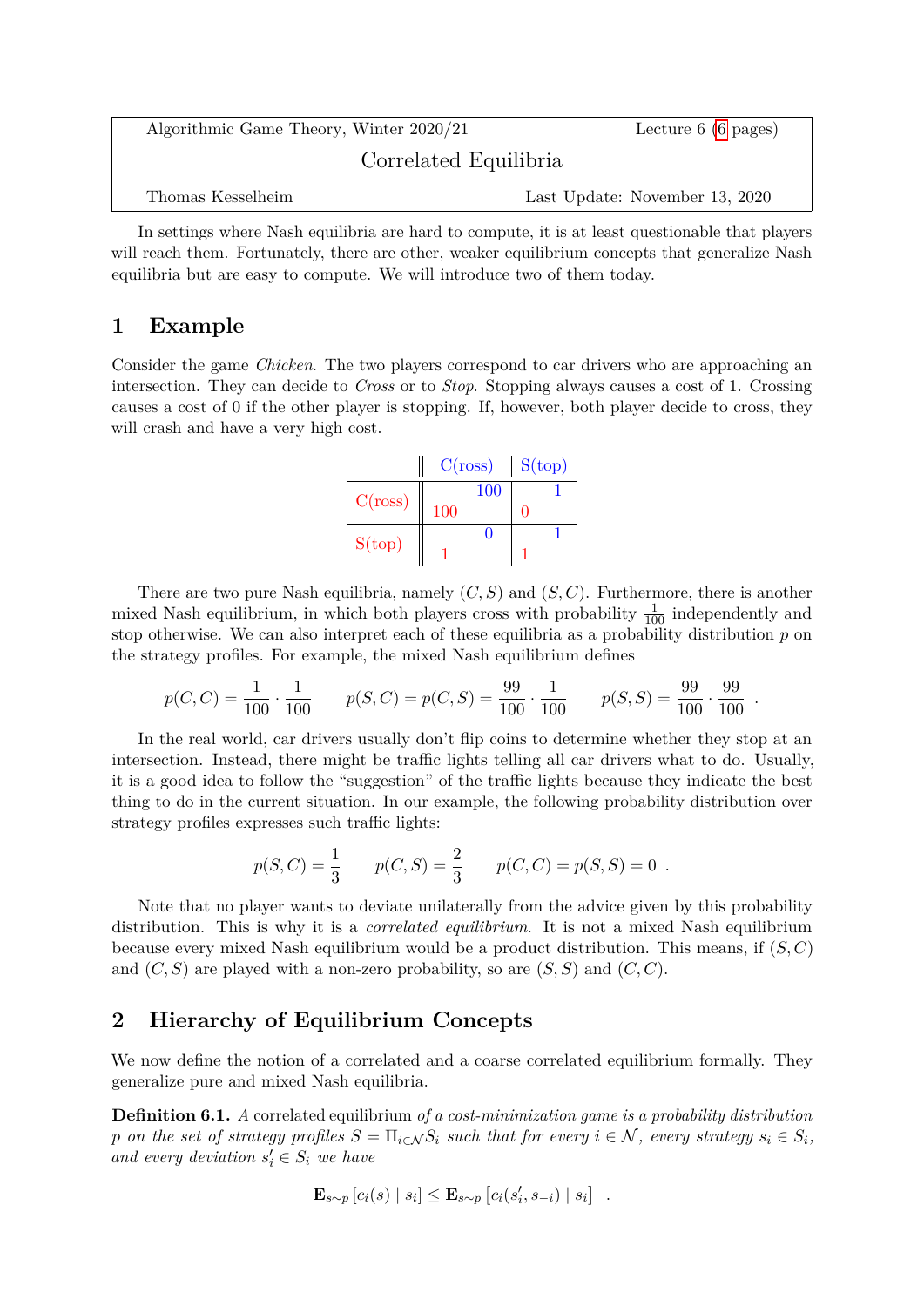Note that the somewhat sloppy notation  $\mathbf{E}_{s\sim p}[c_i(s) | s_i]$  and  $\mathbf{E}_{s\sim p}[c_i(s'_i, s_{-i}) | s_i]$  refers to conditional expectations in which we fix *s<sup>i</sup>* to some value. Equivalently, we could write

$$
\frac{\sum_{s_{-i}} p(s_i, s_{-i}) c_i(s_i, s_{-i})}{\sum_{s_{-i}} p(s_i, s_{-i})} \le \frac{\sum_{s_{-i}} p(s_i, s_{-i}) c_i(s'_i, s_{-i})}{\sum_{s_{-i}} p(s_i, s_{-i})}.
$$

Importantly, the distribution  $p$  in the above definition need not be a product distribution. That is, the strategies of the different players may be correlated. If they are indeed independent, the equilibrium is a mixed Nash equilibrium. A correlated equilibrium protects against conditional deviations of the form "whenever a player played  $s_i$ , he now plays  $s'_i$ ."

**Definition 6.2.** *A* coarse correlated equilibrium *of a cost-minimization game is a probability distribution p on the set of strategy profiles*  $S = \prod_{i \in \mathcal{N}} S_i$  *such that for every*  $i \in \mathcal{N}$  *and every deviation*  $s_i' \in S_i$  *we have* 

$$
\mathbf{E}_{s \sim p} [c_i(s)] \leq \mathbf{E}_{s \sim p} [c_i(s'_i, s_{-i})]
$$
.

A coarse correlated equilibrium differs from a correlated equilibrium in that the expectations are not conditional. That is, it protects only against deviations of the form "whatever a player played, how now plays  $s_i$ ."

One can show that every mixed Nash equilibrium is also a correlated equilibrium, and every correlated equilibrium is also a coarse correlated equilibrium. This leaves us with the hierarchy of equilibrium concepts depicted in Figure [1.](#page-1-0)



Figure 1: Venn diagram of equilibrium concepts.

#### <span id="page-1-0"></span>**3 Examples**

Let's consider the following bimatrix cost-minimization game.



There is exactly one pure Nash equilibrium: (*C, C*). There is another mixed Nash equilibrium, in which both players play *A* and *B* with probability  $\frac{1}{2}$  each. This translates to the probability distribution in which  $(A, A)$ ,  $(A, B)$ ,  $(B, A)$ ,  $(B, B)$  are played with probability  $\frac{1}{4}$  each.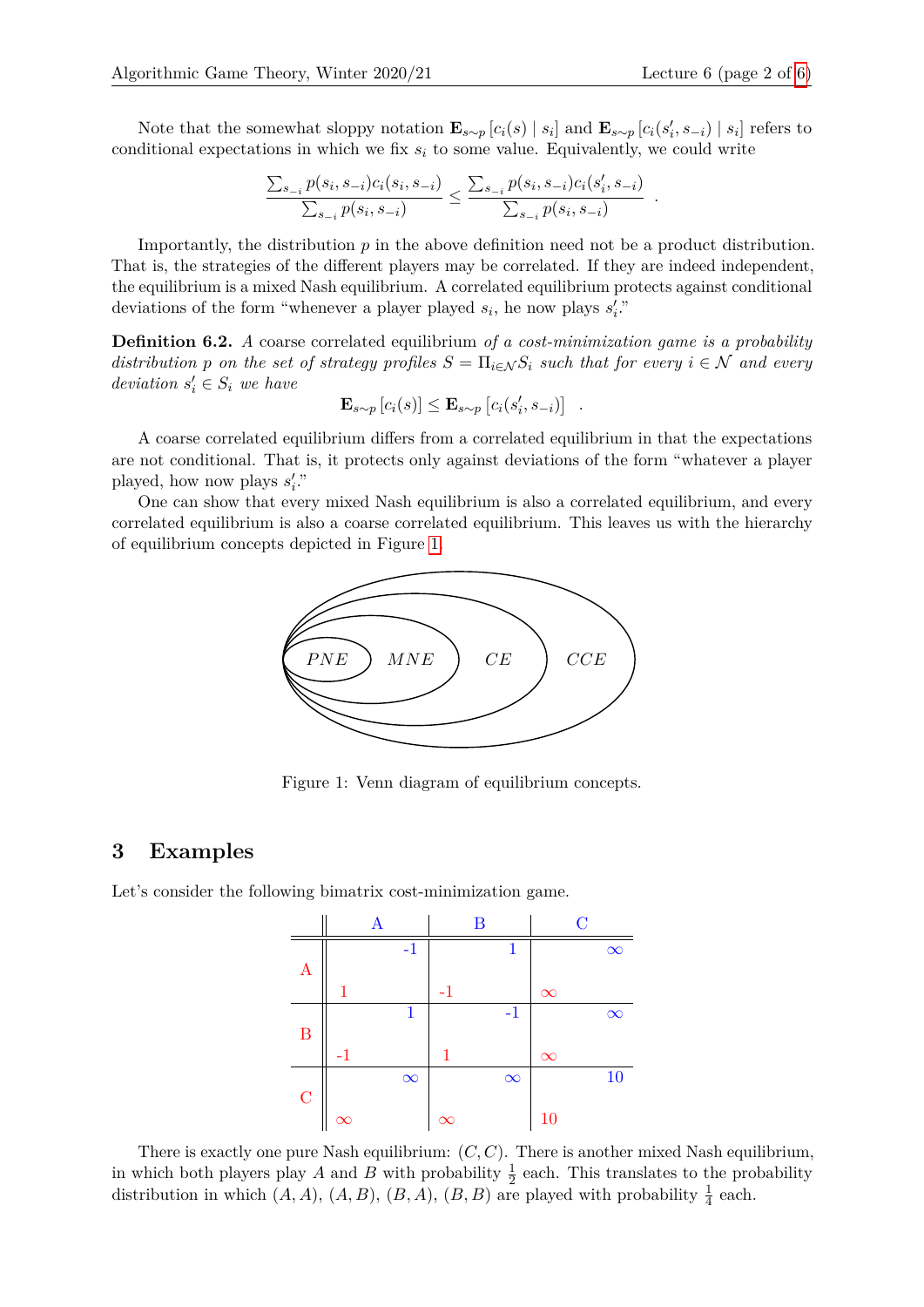There are many more correlated and coarse correlated equilibria. For example, it is a correlated equilibrium to play  $(A, A)$ ,  $(A, B)$ ,  $(B, A)$ ,  $(B, B)$  with probability  $\frac{1}{8}$  each and  $(C, C)$ with probability  $\frac{1}{2}$ . This is not a mixed Nash equilibrium because  $(A, C)$  does not get any probability mass despite the row player sometimes playing *A* and the column player sometimes playing *C*.

The following distribution is a coarse correlated but not a correlated equilibrium: (*A, A*) and  $(C, C)$  are played with probability  $\frac{1}{2}$  each.

#### **4 Computing Correlated Equilibria**

One interesting feature of correlated equilibria is that they can be computed efficiently.

**Theorem 6.3.** *There is an algorithm to compute a correlated equilibrium whose running time is polynomial in the number of strategy profiles.*

*Proof.* We will devise a linear program whose solutions correspond to correlated equilibria. The number of variables and number of constraints will be polynomial in the number of strategy profiles. We use variables  $x(s)$  to denote the probability mass that is put on state *s*. The equilibrium condition then requires that for all  $i \in \mathcal{N}$ , and all pairs  $s_i, s'_i \in S_i$ , we have

$$
\frac{\sum_{s_{-i}\in S_{-i}}c_i(s_i, s_{-i})x(s_i, s_{-i})}{\sum_{s_{-i}\in S_{-i}}x(s_i, s_{-i})} \le \frac{\sum_{s_{-i}\in S_{-i}}c_i(s'_i, s_{-i})x(s_i, s_{-i})}{\sum_{s_{-i}\in S_{-i}}x(s_i, s_{-i})}.
$$

By multiplying both sides by  $\sum_{s_{-i} \in S_{-i}} x(s_i, s_{-i})$ , we can make these linear constraints.

Computing an equilibrium is actually a search problem, not an optimization problem. However, in this case, we can maximize the overall probability mass as follows.

$$
\max \sum_{s \in S} x(s)
$$
\n
$$
\text{s.t.} \sum_{\substack{s_{-i} \in S_{-i}}} c_i(s_i, s_{-i}) x(s_i, s_{-i}) \le \sum_{s_{-i} \in S_{-i}} c_i(s'_i, s_{-i}) x(s_i, s_{-i}) \quad \text{for all } i \in \mathcal{N}, s_i, s'_i \in S_i
$$
\n
$$
\sum_{s \in S} x(s) \le 1
$$
\n
$$
x(s) \ge 0 \quad \text{for all } s \in S
$$

Note that, as there is always a mixed Nash equilibrium, there is a solution of value 1. Any such solution is a correlated equilibrium. So solving the LP we find a correlated equilibrium, which is not necessarily a mixed Nash equilibrium.  $\Box$ 

## **5 No-Regret Dynamics**

We have already seen one piece of evidence why correlated equilibria are a reasonable solution concept. However, it might not be ultimately convincing: How are the players supposed to find the distribution if they each act independently. And even if there is a way to find it, what is the source of the randomization? Who is the arbiter that tells the players what to do?

We will give another, arguably more compelling argument. We will devise a distributed protocol such that if all players follow it they will wind up playing an approximate coarse correlated equilibrium. So, there does not have to be somebody coordinating the actions. Rather it will be the independent behavior of the agents that coordinates itself.

We start with a simple observation. Consider a sequence of strategy profiles  $s^{(1)}, \ldots, s^{(T)}$ with the property that for all  $i \in \mathcal{N}$  and all  $s'_i \in S_i$ 

$$
\sum_{t=1}^{T} c_i(s^{(t)}) \leq \left(\sum_{t=1}^{T} c_i(s'_i, s_{-i}^{(t)})\right) + \epsilon T.
$$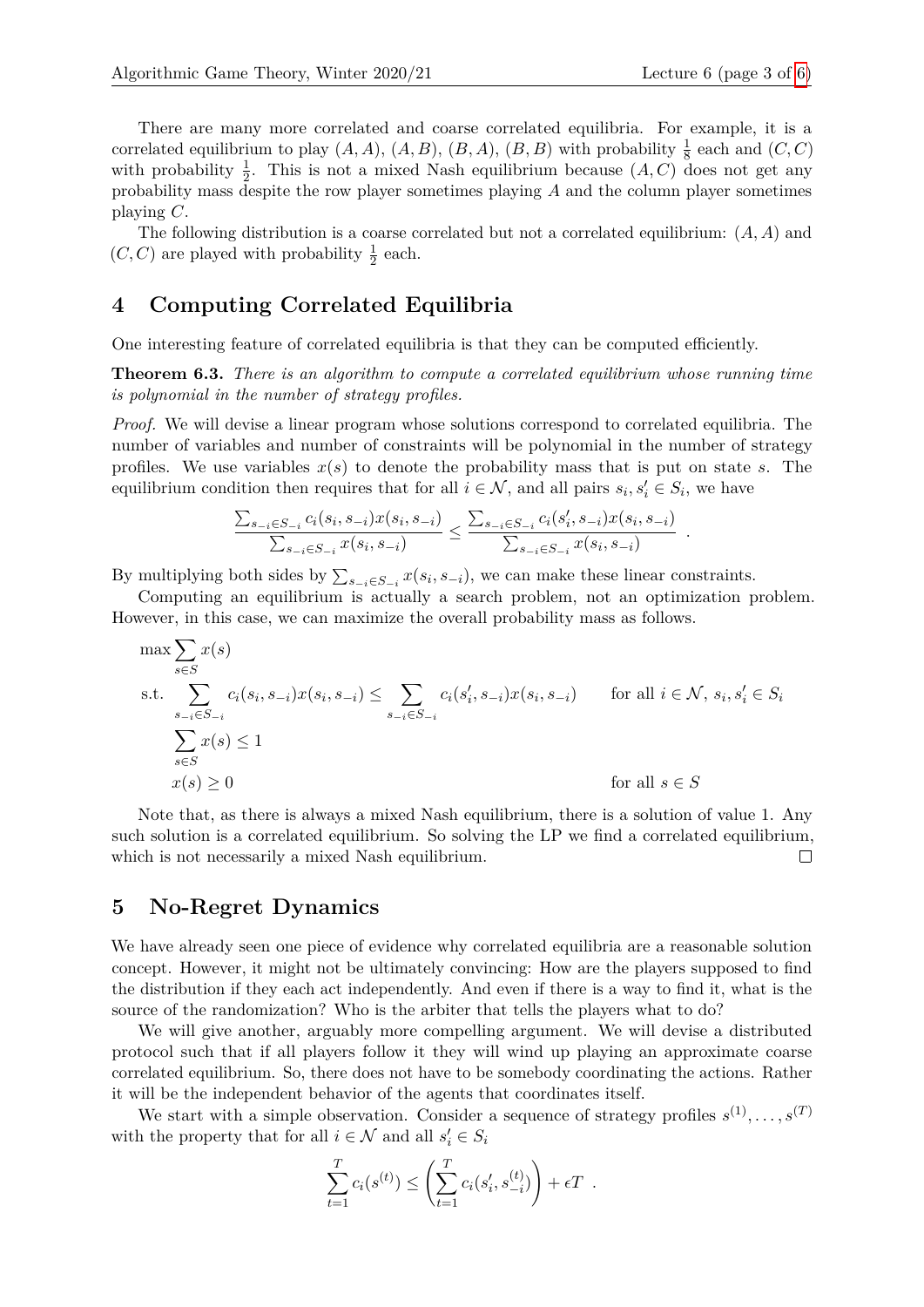Then the probability distribution *p* that chooses one of  $s^{(1)}, \ldots, s^{(T)}$  uniformly at random is an  $\epsilon$ -approximate coarse correlated equilibrium, that is,

$$
\mathbf{E}_{s \sim p} [c_i(s)] \leq \mathbf{E}_{s \sim p} [c_i(s'_i, s_{-i})] + \epsilon .
$$

We will call the quantity

$$
\max_{s'_i \in S_i} \sum_{t=1}^T c_i(s^{(t)}) - \sum_{t=1}^T c_i(s'_i, s_{-i}^{(t)})
$$

the *(external) regret* of player *i*.

Overall, if in a dynamic process each player ensures that her regret is bounded by  $\epsilon T$ , then the players effectively play an  $\epsilon$ -approximate coarse correlated equilibrium over time. Interestingly, it is possible for a player to ensure that the regret only grows at a rate of  $O(\sqrt{T})$ . So the longer the process runs, the smaller  $\epsilon$  becomes.

#### **5.1 Playing against an Adversary**

To describe the behavior of a single agent in our dynamics, we will first turn to a different setting. There is only a single player playing against an adversary. Eventually, we will use the adversary to model the behavior and reactions of the other players.

The single player plays *T* rounds against an adversary, trying to minimize her cost. In each round, the player chooses a probability distribution over *N* strategies (also termed actions here). After the player has committed to a probability distribution, the adversary picks a cost vector fixing the cost for each of the *N* strategies.

In round  $t = 1, \ldots, T$ , the following happens:

- The player picks a probability distribution  $p^{(t)} = (p_1^{(t)})$  $p_1^{(t)}, \ldots, p_N^{(t)}$  over his strategies.
- The adversary picks a cost vector  $\ell^{(t)} = (\ell_1^{(t)})$  $\ell_{1}^{(t)}, \ldots, \ell_{N}^{(t)}$ ).
- A strategy  $a^{(t)}$  is chosen according to the probability distribution  $p^{(t)}$ . The player incurs this strategy's cost and gets to know the entire cost vector.

The player's *(external) (expected) regret* is defined as

$$
\mathbf{E}\left[\sum_{t=1}^T \ell_{a^{(t)}}^{(t)} - \min_{j\in[N]}\sum_{t=1}^T \ell_j^{(t)}\right] .
$$

Let us understand what this definition means. The player and the adversary interact and this way generate the sequences of probability distributions  $p^{(t)}$ , cost vectors  $\ell^{(t)}$ , and actions  $a^{(t)}$ . Now, the player compares her average cost to the cost of a *single action* in *hindsight*. Note that this is possibly a strange point of comparison: If the player had always played *i* instead of  $a^{(t)}$ then the adversary might have reacted differently. This is not taken into consideration here.

**Theorem 6.4.** *There is an algorithm whose external expected regret is bounded by O*( √  $T\log N)$  $if \ell_i^{(t)} \in [0,1]$  *for all i and t.* 

Note that the guarantee means that for larger and larger values of *T* the regret per step goes to 0. Generally, any such algorithm, whose regret is bounded by some function  $o(T)$  is called a *no-regret algorithm*.

We will get to know the algorithm and its analysis in the next lecture. Let us first come back to multiple players and coarse correlated equilibria.